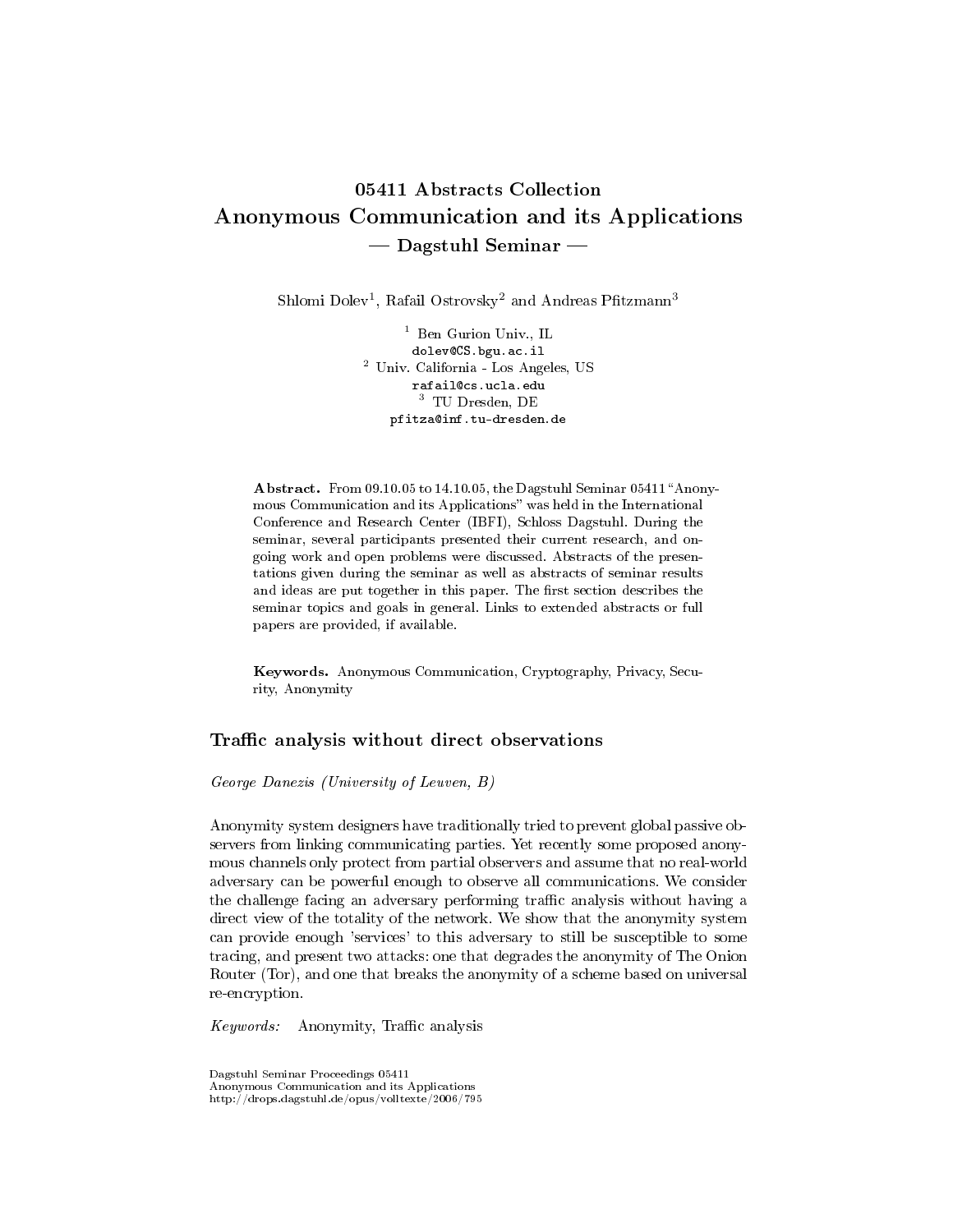### Improving the Decoding Efficiency of Private Search

George Danezis (University of Leuven, B)

We show two ways of recovering all matching documents, in the Ostrovsky et al. Private Search, while requiring considerably shorter buffers. Both schemes rely on the fact that documents colliding in a buffer position provide the sum of their plaintexts. Effcient decoding algorithms can make use of this property to recover documents never present alone in a buffer position.

Keywords: Private search, private information retrieval, cryptography Full Paper: <http://drops.dagstuhl.de/opus/volltexte/2006/482>

#### Anonymity Metrics Revisited

Claudia Diaz (University of Leuven, B)

In 2001, two information theoretic anonymity metrics were proposed: the "effective anonymity set size" and the "degree of anonymity". In this talk, we propose an abstract model for a general anonymity system which is consistent with the definition of anonymity on which the metrics are based. We revisit entropy-based anonymity metrics, and we apply them to Crowds, a practical anonymity system. We discuss the differences between the two metrics and the results obtained in the example.

Keywords: Anonymity, metrics, entropy Full Paper: <http://drops.dagstuhl.de/opus/volltexte/2006/483>

### Tor: An Internet Anonymous Communication System

Roger Dingledine (The Free Haven Project)

What do the United States Department of Defense and the Electronic Frontier Foundation have in common? They are both funding the development of Tor  $(tor.eff.org)$ , a free-software onion routing network that helps people around the world use the Internet in safety.

The public Tor network has over 250 servers on six continents, and averages over  $100M$  bit /s of traffic. Our users include ordinary citizens who want protection from identity theft and prying corporations, corporations who want to look at a competitor's website in private, and soldiers and aid workers in the Middle East who need to contact their home servers without fear of physical harm.

I'll give an overview of the Tor architecture, and talk about why you'd want to use it, what security it provides, and how user applications interface to it. Then we can start talking about whether Tor's free-route topology provides a good trade-off in terms of security and flexibility.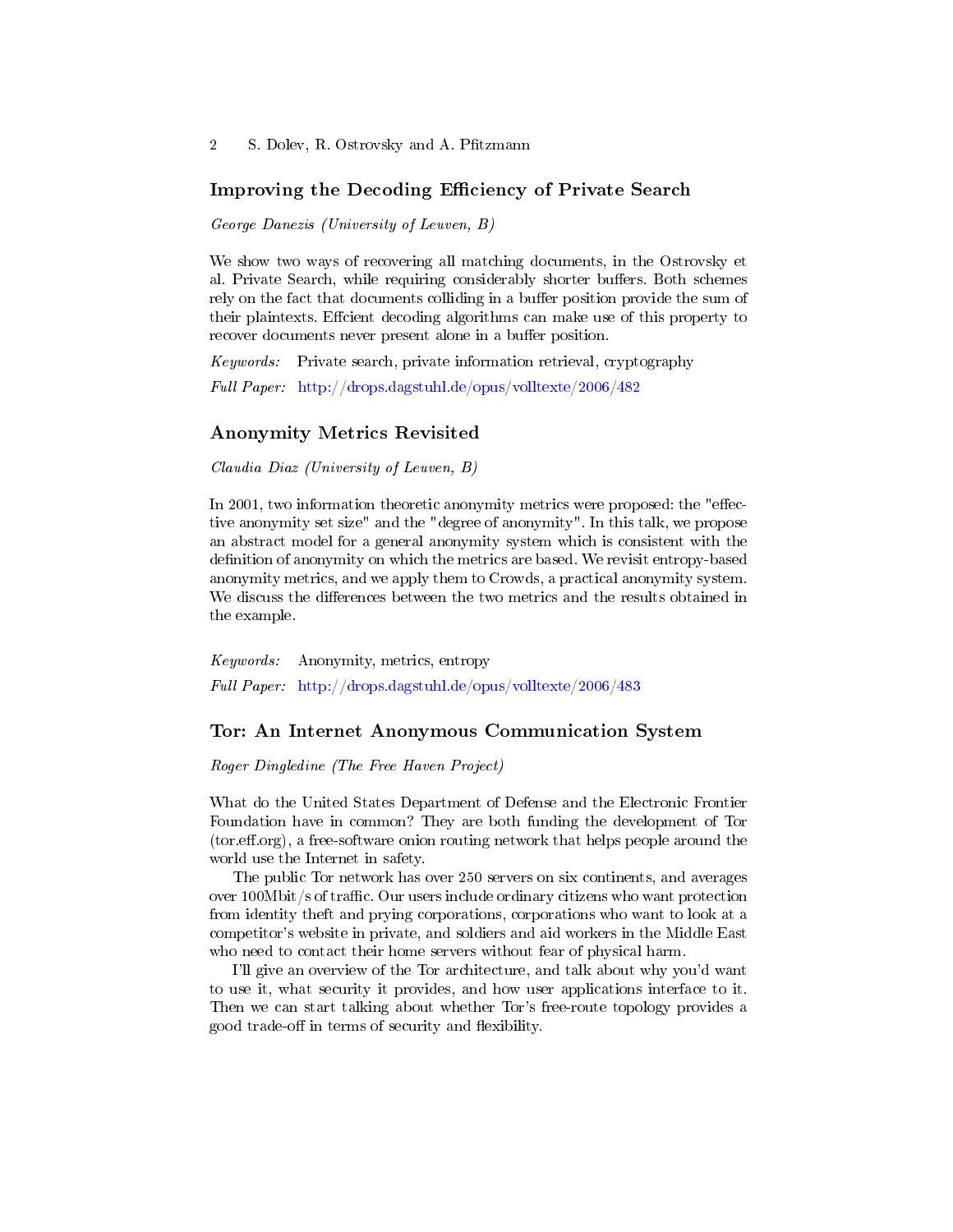# Research questions for Tor, or, Anonymity Problems I want solved

Roger Dingledine (The Free Haven Project )

Over the past few years we have begun to investigate such hard questions as how to quantify the level of security an anonymity system provides in various contexts and configurations. We have also begun to develop and deploy real anonymity networks, such as Tor and JAP. What are the next research steps in understanding anonymity, and what answers do we need before we can move on to building better deployed systems?

This talk has two parts. First we present the near-future questions we're asking and investigating right now, and then we present the longer-term questions that will likely require substantial changes or entirely new designs.

# On Extractors, Error-Correction and Hiding All Partial Information

Yevgeniy Dodis (Courant Institute - New York, USA)

Randomness extractors allow one to obtain nearly perfect randomness from highly imperfect sources randomness, which are only known to contain "scattered" entropy. Not surprisingly, such extractors have found numerous applications in many areas of computer science including cryptography. Aside from extracting randomness, a less known usage of extractors comes from the fact that they hide all deterministic functions of their (high-entropy) input: in other words, extractors provide certain level of privacy for the imperfect source that they use. In the latter kind of applications, one typically needs extra properties of extractors, such as invertibility, collision-resistance or error-correction.

In this abstract we survey some of such usages of extractors, concentrating on several recent results by the speaker. The primitives we will survey include several flavors of randomness extractors, entropically secure encryption and perfect one-way hash functions. The main technical tools will include several variants of the leftover hash lemma, error correcting codes, and the connection between randomness extraction and hiding all partial information.

The copy of the survey can be found at http://theory.lcs.mit.edu/ yevgen/ps/entsurvey.ps

Keywords: Randomness extractors, biometrics, entropic security, fuzzy extractors, secure sketches, hiding all functions, error-correction

Full Paper: [http://theory.lcs.mit.edu/](http://theory.lcs.mit.edu/~yevgen/ps/ent-survey.ps)∼yevgen/ps/ent-survey.ps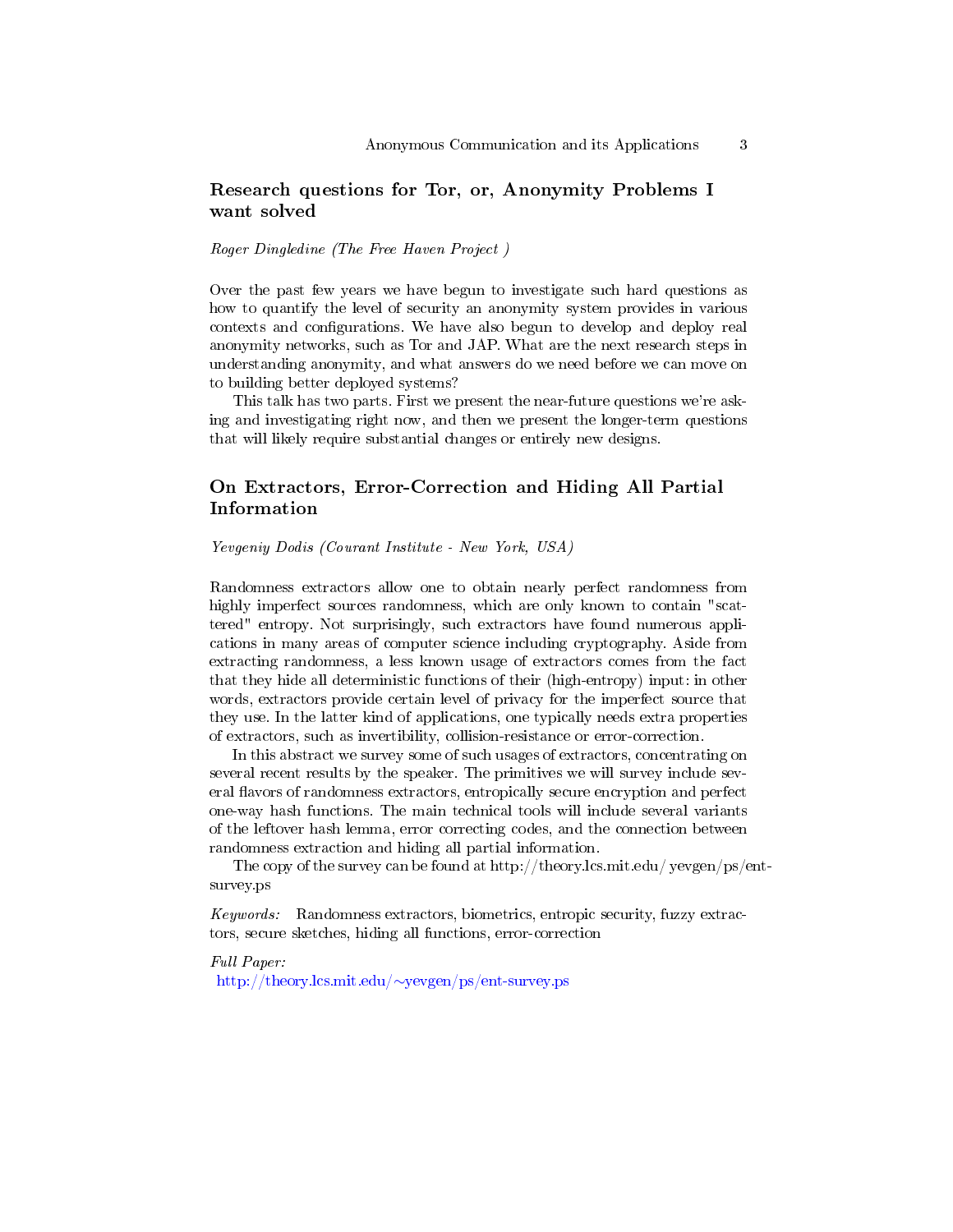### Anonymity and Beyond

Shlomi Dolev (Ben Gurion University, IL)

The talk summarizes three recent works:

- Buses for Anonymous Message Delivery (with Amos Beimel, J. Cryptology 2003).
- Polygonal Broadcast, Secret Maturity and the Firing Sensors, (With Ted Herman and Limor Lahiani, Add-Hoc Networks Journal 2005).
- Magnifying Computing Gaps (with Ephraim Korach and Galit Uzan, submitted).

Anonymous communication is achieved by using fixed routing and scheduling of "buses" (messages) that carry encrypted messages (seats) from every source to every destination. One such scheme uses a single bus with  $O(n^2)$  seats that traverse the network using an Euler tour. Here there is only one message but the delay is  $O(n)$ .

The other extreme is when we have  $2|E|$  buses, two buses for each link, traversing the link in opposite directions. A bus of an edge have seats for every source destination pair that choose the edge as part of their shortest path. Here there  $O(|E|)$  messages but the transmission time is optimal. We present a cluster based schemes that trade time with communication. We also use random walk to cope with dynamic changes.

The second work is in the domain of sensor networks. The problem of simultaneous activation is considered where a captured sensor should not reveal the up-coming activity even during the time the encrypted command is distributed. Thus, the sensor should not know the nature of the command before it has to execute it. Unidirectional communication of satellite is used. The satellite repeatedly broadcasts public key and after a period of time larger than the command flooding time the satellite broadcasts the coupled private key. A sensor that would like to send an activation command, encrypts the command using a public key received from the satellite and flood the system with the encrypted command. When the sensors receive the satellite broadcast with the coupled private key they simultaneous reveal the command and act accordingly.

The third work scope is unidirectional encryption. Consider two, not necessarily identical, computationally powerful machines connected by a unidirectional communication link that should transfer a long stream of information in the presence of listening adversary that is slightly weaker. We present schemes that enhance the computation strength gap of the combinatorial exhaustive testing machines and the adversary. In other words, the gap between the amount of information decrypted by the adversary and the information decrypted by the receiver grows with time.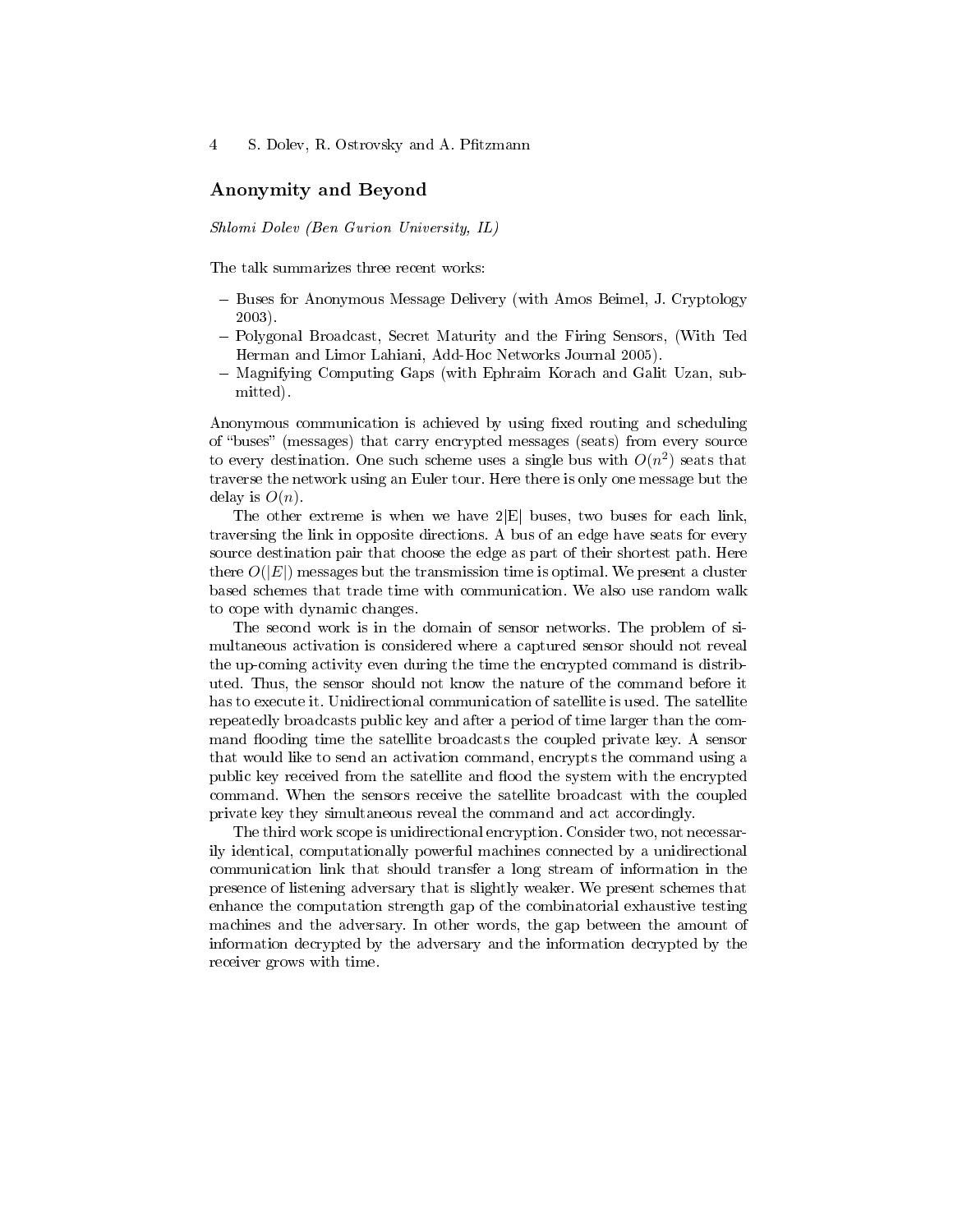#### Abstracts and Slides

Stefan Köpsell (TU Dresden, D)

#### Abstract "AN.ON  $-$  a real world anonymity service"

The talk presents a real implementation of a public available anonymity service called AN.ON. The goals, fundamental architecture and the protocol details will be explained. At the end current research tasks will be introduced.

#### Abstract "Social Impacts of Anonymity Systems - more than Crime"

If one thinks about the impacts of anonymity systems on society one often thinks of child pornography, terrorism or at least crime at large. Of course this kind of impact exists and so the talk will focus on that problem. But the talk will also show that the problem is not that big as one may think it could be. Additional the talk will give at leas one example for a completely different influence on society.

#### Abstract "Challenges in real world anonymity systems"

There exist many theoretical approaches for anonymous communication in computer networks since more than two decades  $-$  like Chaum's Mixes, the DC-Net, Broadcast, Private Message Service, ISDN Mixes etc. But building an anonymous communication system for the real world is much more than simply implementing these theoretical approaches. One problem is that these approaches are based on their very own models of the world, i.e. models for the underlying communication infrastructure, models of the behaviour and incentives of senders and receives etc. As these models do not adequately describe the real world one has two possibilities:

- $-$  try to change the real world so that it fits to the model  $-$  to the best of my knowledge this seems to be unrealistic at the moment
- change the model so that it better reflects the real world

The later one has many implications on the proposed solutions for anonymous communication. This talk tries to spotlight some of the arising problems hopefully leading to a discussion about solutions.

Keywords: Anonymous communication

#### A Formal Treatment of Onion Routing

Anna Lysyanskaya (Brown Univ. - Providence, USA)

Anonymous channels are necessary for a multitude of privacy-protecting protocols. Onion routing is the best known way to achieve anonymity in practice. The idea of onion routing is to wrap a message in several layers of encryption and then route it through a path of randomly selected intermediate nodes.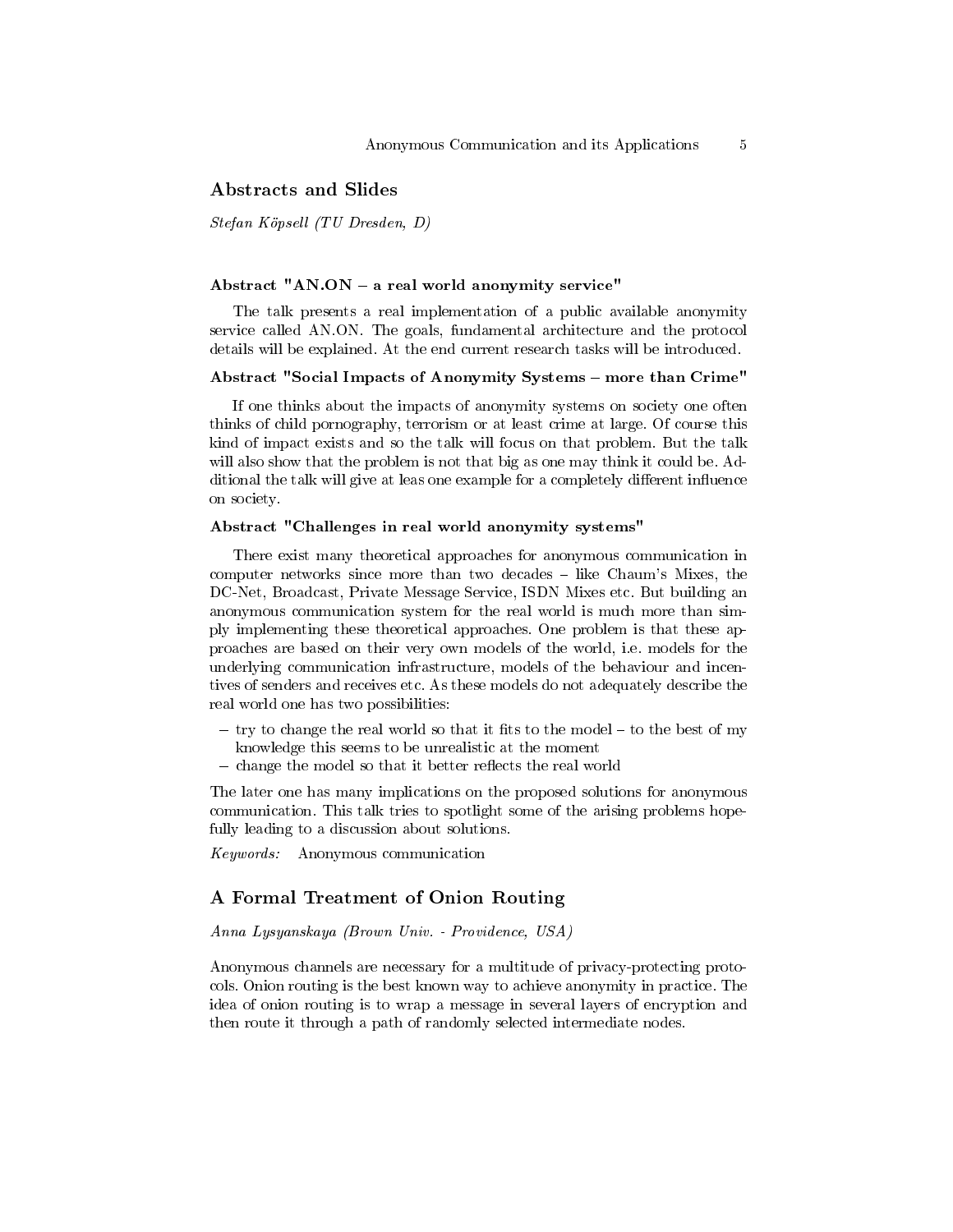Each node peels off a layer of encryption and forwards the resulting ciphertext to the next node. This process is repeated until all layers are removed. In the process, each intermediate router on the path must find out its two adjacent routers, but the protocol must conceal all other information. The informal security requirement is that, by the time the message arrives at destination, its origins are impossible to trace, even if some of the routers on the path are maliciously trying to identify its originator. Despite substantial implementation efforts, the cryptographic aspects of onion routing had not been sufficiently explored prior to our work. No satisfactory denitions of security had been given, and prior constructions have only had ad-hoc security analysis for the most part.

We provide a formal definition of onion-routing and then give an efficient and easy to implement onion routing scheme satisfying this definition in the PKI model.

Joint work of: Lysyanskaya, Anna; Camenisch, Jan

Full Paper: [http://dx.doi.org/10.1007/11535218\\_11](http://dx.doi.org/10.1007/11535218_11)

See also: Appeared in Crypto 2005

# Privacy of Statistical Databases and Sensitivity of Functions

Kobbi Nissim (Ben Gurion University, IL)

Consider a trusted server that holds a database of sensitive information. The server would like to reveal global statistics about the population in the database, and yet hide information specific to individuals. These are conflicting goals. Exactly how these goals are defined, and what tradeoffs exist between them, is the focus of this paper. These questions are complementary to the design of secure function evaluation protocols; the goal here is to decide which functionalities are actually safe to learn. We describe a new framework for releasing noisy functions of the database while provably satisfying a strong denition of privacy. We de fine the *sensitivity* of a function, roughly, the amount that any single argument to the function can change its output, and show how adding noise proportional to the sensitivity is sufficient to preserve privacy. This framework improves on recent work of Blum et al. [?], in two ways: (i) a much richer set of queries is allowed, and (ii) for several functions, a significantly lower noise level is needed for proving privacy.

Our second main contribution is a separation between the power of interactive and non-interactive privacy mechanisms. We show that for any non-interactive mechanism  $S$  satisfying our definition of privacy, there exist low-sensitivity functions f which cannot be approximated at all based on  $S(x)$ , unless the database is very large-exponential in the number of attributes. In other words, when the data is complex, a non-interactive mechanism must be tailored to suit certain functions to the exclusion of others.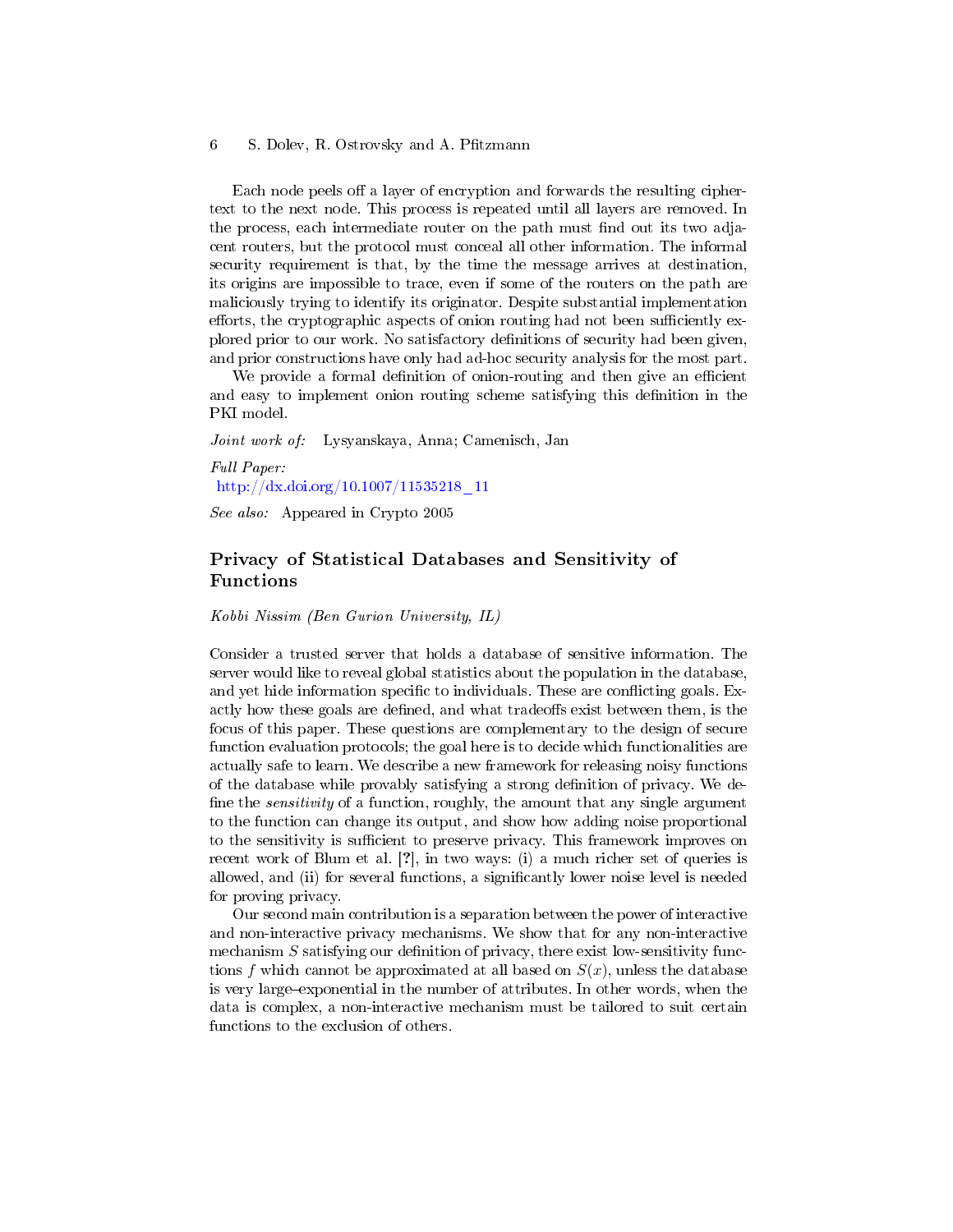Finally, we present privacy denitions modeled after the notions of indistinguishability, semantic security, and simulation, and explain their equivalence. These definitions simplify those of previous work.

# Cryptography from Anonymity

Rafail Ostrovsky (Univ. California - Los Angeles, USA)

Hiding one's identity is often easier than hiding one's secrets. In particular, the goal of anonymity becomes easier to achieve when the number of users in the system grows, whereas satisfactory solutions to the problem of privacy (as in the context of secure multi-party computation) become expensive when the number of users is large.

We suggest a novel approach for obtaining information-theoretic privacy and security by relying on anonymous (but non-private) communication as a *building* block. Our results go in two directions:

- **Feasibility.** We show that the non-private anonymity functionality can be used to implement unconditionally secure point-to-point channels, as well as secure multi-party computation as long as less than half of the players are corrupted.
- Efficiency. We show that anonymous channels can yield dramatic efficiency improvement for several natural secure computation tasks. In particular, we present the first solution to the problem of private information retrieval (PIR) which can handle multiple users while being (essentially) optimal with respect to both communication and computation.

Joint work of: Ishai, Yuval; Kushilevitz, Eyal; Sahai, Amit, Ostrovsky, Rafail

# Cryptography from Anonymity

Rafail Ostrovsky (Univ. California - Los Angeles, USA)

There is a vast body of work on implementing anonymous communication. In this paper, we study the possibility of using anonymous communication as a building block, and show that one can leverage on anonymity in a variety of cryptographic contexts. Our results go in two directions.

Feasibility. We show that anonymous communication over insecure channels can be used to implement unconditionally secure point-to-point channels, broadcast, and generalmulti-party protocols that remain unconditionally secure as long as less than half of the players are maliciously corrupted.

Efficiency. We show that anonymous channels can yield substantial efficiency improvements for several natural secure computation tasks. In particular, we present the first solution to the problem of private information retrieval (PIR) which can handle multiple users while being close to optimal with respect to both communication and computation.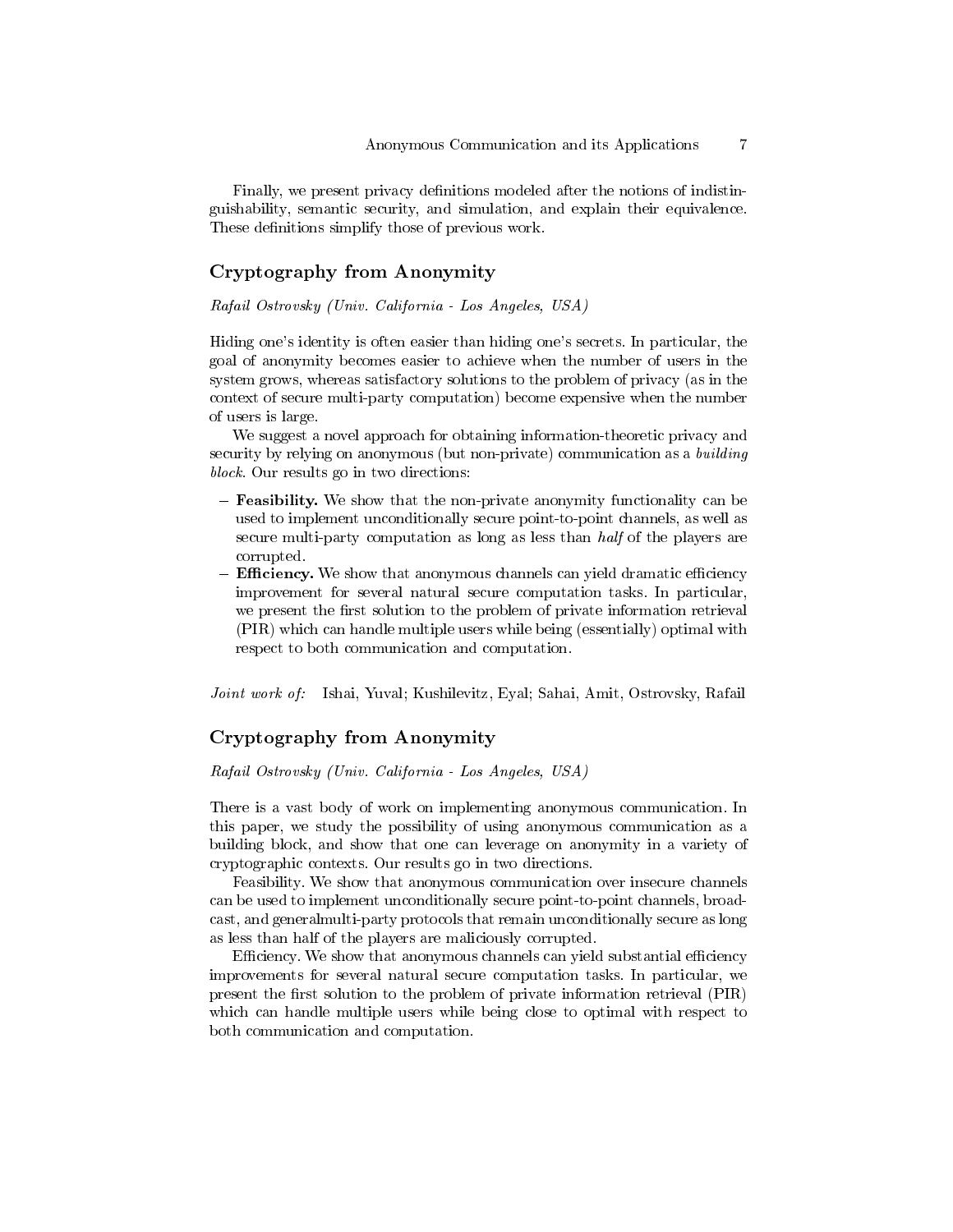Joint work of: Ishai, Yuval; Kushilevitz, Eyal; Sahai, Amit; Ostrovsky, Rafail

Full Paper: [http://www.cs.ucla.edu/](http://www.cs.ucla.edu/~rafail/PUBLIC/75.html)∼rafail/PUBLIC/75.html

### Private Searching On Streaming Data

Rafail Ostrovsky (Univ. California - Los Angeles, USA)

In this talk, I will describe the problem of private searching on streaming data, where we can efficiently implement searching for documents under a secret criteria (such as presence or absence of a hidden combination of hidden keywords) under various cryptographic assumptions. The result can be viewed in a variety of ways: as a generalization of the notion of a Private Information Retrieval (to the more general queries and to a streaming environment as well as to public-key program obfuscation); as positive results on privacy-preserving data mining; and as a delegation of hidden program computation to other machines.

Joint work of: Ostrovsky, Rafail; Skeith, William

### History of anonymity

Andreas Pfitzmann (TU Dresden, D)

Paul Baran stated in 1964, if you have a centrally trusted party, you can achieve nearly everything (e.g. confidentiality, anonymity, unobservability, ...) using linkencryption and dummy traffic.

In 1981, David Chaum published the first approach how to achieve anonymity and unobservability as well as pseudonyms and voting without central trust, i.e. it is enough to trust any 1 out of n parties, called MIXes. The base technology is asymmetric cryptography, so security is computational at best.

In 1985, David Chaum published solutions for anonymous communication (DC net), payment, and credentials, when the privacy properties are unconditional, i.e. provable in Claude Shannon's work of information theory.

Around 1990, MIXes and DC net have been pushed to their limits, i.e. as secure as can be, by Michael Waidner, Birgit Pfitzmann, and myself.

But in reality, systems work with quite weaker security, since usability (including delay and throughput) are essential to attract users - and without users, there is no anonymity.

So for the future, I hope to see theory and practice to meet.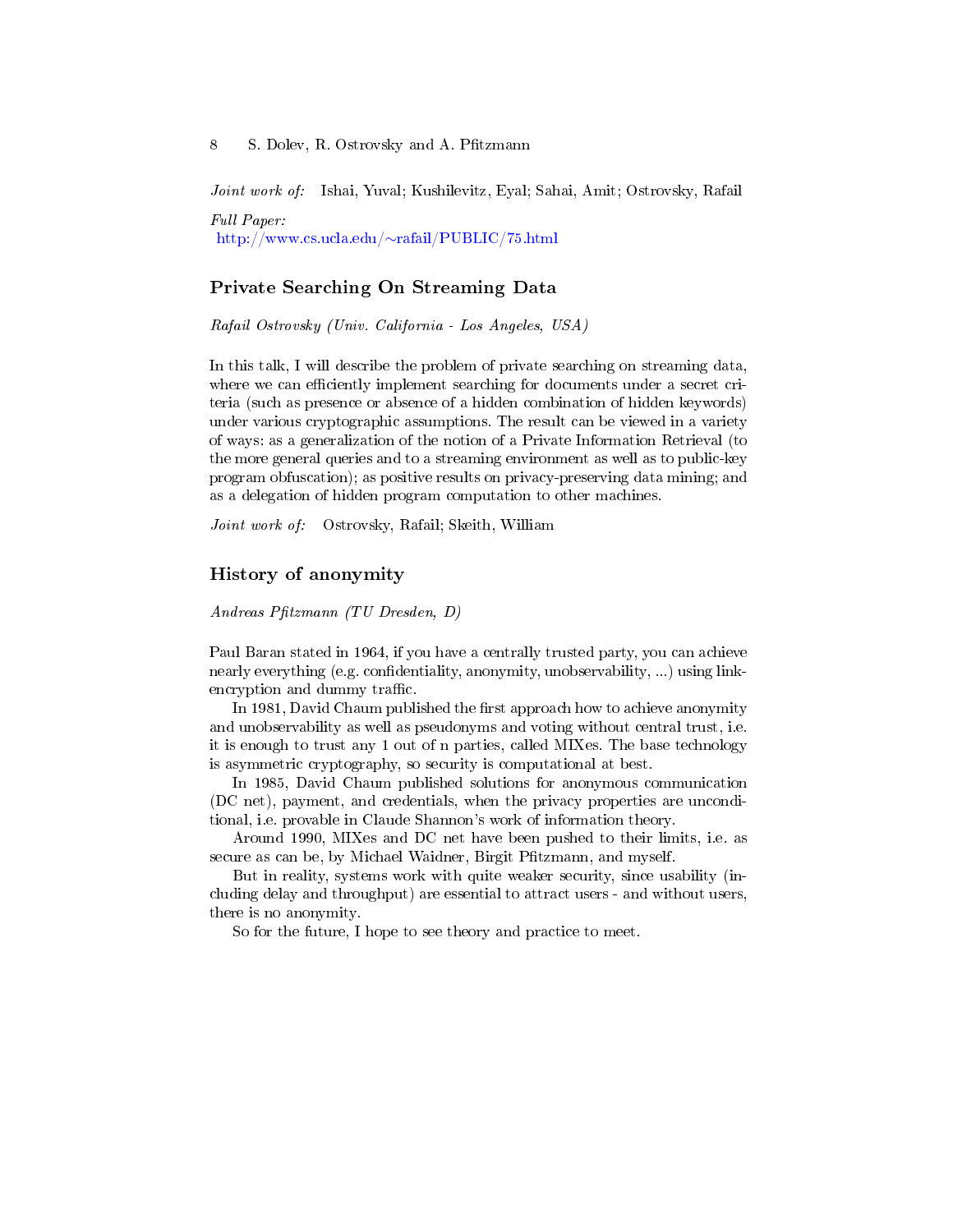### Upper and Lower Bounds on Black-Box Steganography

Leonid Reyzin (Boston University, USA)

We study the limitations of steganography when the sender is not using any properties of the underlying channel beyond its entropy and the ability to sample from it. On the negative side, we show that the number of samples the sender must obtain from the channel is exponential in the rate of the stegosystem. On the positive side, we present the first secret-key stegosystem that essentially matches this lower bound regardless of the entropy of the underlying channel. Furthermore, for high-entropy channels, we present the first secret-key stegosystem that matches this lower bound statelessly (i.e., without requiring synchronized state between sender and receiver).

Keywords: Steganography, information hiding Joint work of: Dedi¢, Nenad; Itkis, Gene; Reyzin, Leonid; Russell, Scott Full Paper: [http://www.cs.bu.edu/](http://www.cs.bu.edu/~reyzin/bbstego.html)∼reyzin/bbstego.html See also: TCC 2005

# Private Communication in a Dark Network

Oskar Sandberg (Chalmers - Göteborg, S)

This talk explores a different way to protect the privacy of participants and publishers on the Internet. Rather than attempting to build a mixing network, we build a "Dark network" (or "Friend to Friend" network) where users only reveal there identity to trusted friends, and yet can communicate with anybody in the network. We achieve this by exploring methods of using models of the "small world phenomenon" to route in social networks.

Keywords: Darknet, freenet, small world

### Enhancing the security od perfect blind DL-signatures

Claus Peter Schnorr (Universität Frankfurt, D)

We enhance the security of Schnorr blind signatures against the novelone-moreforgery of SCHNORR and WAGNER which is possible even if the discrete logarithm is hard to compute. We show two limitations of this attack. Firstly, replacing the group G by the s-fold direct product  $G^{\times s}$  increases the work of the attack, for a given number of signer interactions, to the s-power while increasing the work of the blind signature protocol merely by a factor s. Secondly, we bound the number of additional signatures per signer interaction that can be efficiently forged by known methods. That fraction of the additional forged signatures can be made arbitrarily small. Our security proofs assume both the random oracle and the generic group model.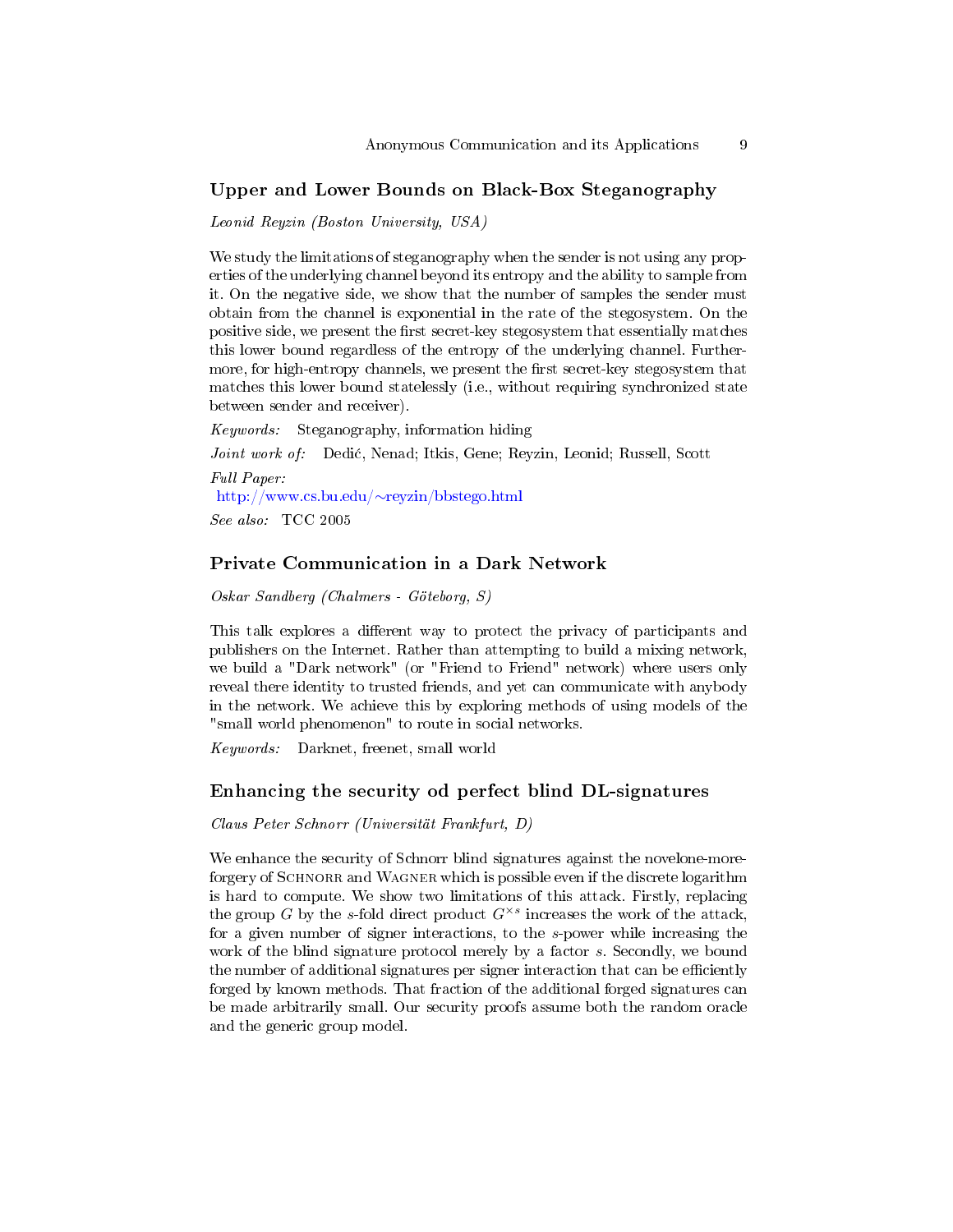#### Message Splitting and Intersection Attacks

Andrei Serjantov (The Free Haven Project )

First, we introduced the intersection attack which is the loss of anonymity resulting from observing a pattern of repeated communication of a sender to a set of users which is a subset of all possible recipients of messages. We discuss exact and probabilistic versions of this attack briefly and show that it is effective against any anonymous channel, powerful and difficult to protect against.

In the second part of the talk, we look at how the situation changes if we consider a weaker adversary model in which the attacker is not able to observe all of the sender's traffic (or equivalently all the entry nodes). The sender is then able to split her traffic across entry nodes and reduce the effectiveness of the intersection attack.

Finally, we look at the fundamental tradeoff between delay and anonymity, show that this issue is necessary to consider in the design of any anonymity system and argue that this choice is currently made in an ad-hoc fashion. Instead, we advocate empirical studies as a way of tailoring the anonymity system to requirements of users and discuss possible problems with this approach.

### A Brief History of Onion Routing

#### Paul Syverson (Naval Research - Washington, USA)

In this talk, I briefly sketched the history of the US Naval Research Loboratory's Onion Routing Program from 1995 to 2005. Onion Routing networks are application-independent systems for low-latency communication resistant to traffic analysis, e.g., web traffic, remote login, IRC chat, etc. The goal of Onion Routing has always been to separate identication and authentication from routing.

There have been three generations of Onion Routing that can be roughly characterized as follows.

#### Generation 0:

Basic system establishing route/circuit using an "onion" consisting of layers of public-key encryption effectively wrapped around nothing, and used to distribute symmetric keys used for passing data in both directions. Fixed five hop routes. Static network topology. Initial rendezvous service design linking two anonymous parties. Access to hidden location using reply onions. Slides describing the generation 0 design (with some generation 1 elements) available at http://www.onion-router.net/Publications.html#old-slides Also in those slides: rendezvous for IRC chat, applications to cell phones, private location tracking of active badge systems. Official plans to distribute code in order to leverage security of open source leading to and based on wider adoption from the beginning of the first project, before the phrase "open source" had been coined. (First publication release of code was given July 1996.) A publicly accessible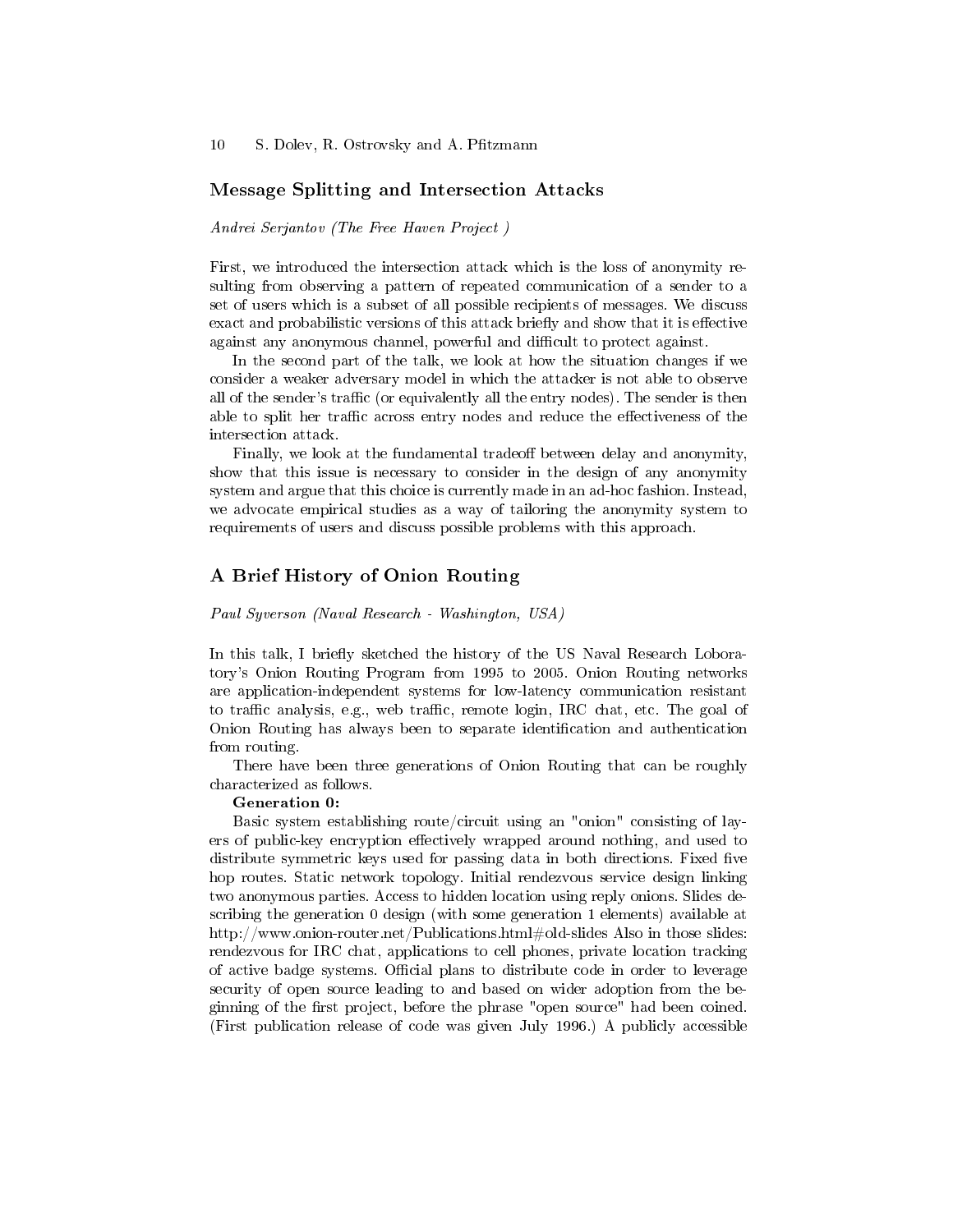prototype generation 0 system ran at NRL continuously from about late 1996 to January 2000. Publishing c. 50K connections per day over its last year from tens of thousands of IP addresses the world over.

#### Generation 1:

Clients are separated from routers and can be run at locations other than at routers. Variable entrance congurations and variable exit policies added. Mixing added to processing of cells (uniform-size data packets). Variable length routes. Separate crypto modules capable of running on dedicated hardware (and facilitates exportability in the legal environment of the day). Flat distribution of topology and linkstate information via database engine modules. Plan for smoothing of data rates via padding and limiting to reduce effectiveness of traffic analysis. A breakdown of the generation 1 modules is given at http://www.onionrouter.net/Archives/TNG.html Several generation 1 test systems were deployed with up to c. a dozen nodes distributed across the US and Canada, but were not made publicly accessible.

#### Generation 2:

Tor (Tor's Onion Routing). Circuits built incrementally to permit use of ephemeral Diffie-Hellman (forward anonymity). Thus, onions per se are gone, although layering and separation of public-key circuit establishment from symmetrickey data passing remains. Design and implementation of hidden services via rendezvous points. Abandonment of any thought that mixing or padding are currently of use in low-latency systems. Leveraging of now widely used SOCKS protocol allows abandoning of most application-specific proxies that were needed in generation 1. Integrity checking. Congestion control. Multiple application streams on a single circuit. Directory servers to control network membership and maintain node status information. Ability for application traffic to exit circuits at any point (leaky pipes). Slides on the Tor design and project status as of mid 2004 can be found at http://www.onion-router.net/Publications.html  $\#new$ slides

The Tor network was the first version of Onion Routing not designed entirely by Naval Research Lab personnel. It was designed jointly with the Free Haven Project (http:

freehaven.net), under contract to NRL. The Tor network became operational in October 2003, and has never been down, as of this writing. It has grown to a present network in October 2005 of about 250 nodes on every continent but Antarctica with an estimated user base in the hundreds of thousands. (The design hides the exact number.) It was named one of the 100 best products of 2005 by PC World. Support for Tor development and maintainance was provided by the EFF from late 2004 to late 2005.

More details about the history of Onion Routing can be found at http://www.onion-router.net/History.html

This work is the result of input from many people. Primary contributors to generations 0 and 1 Onion Routing besides myself are David M. Goldschlag and Michael G. Reed. Primary contributors to generation 2 Onion Routing are Roger Dingledine and Nick Mathewson.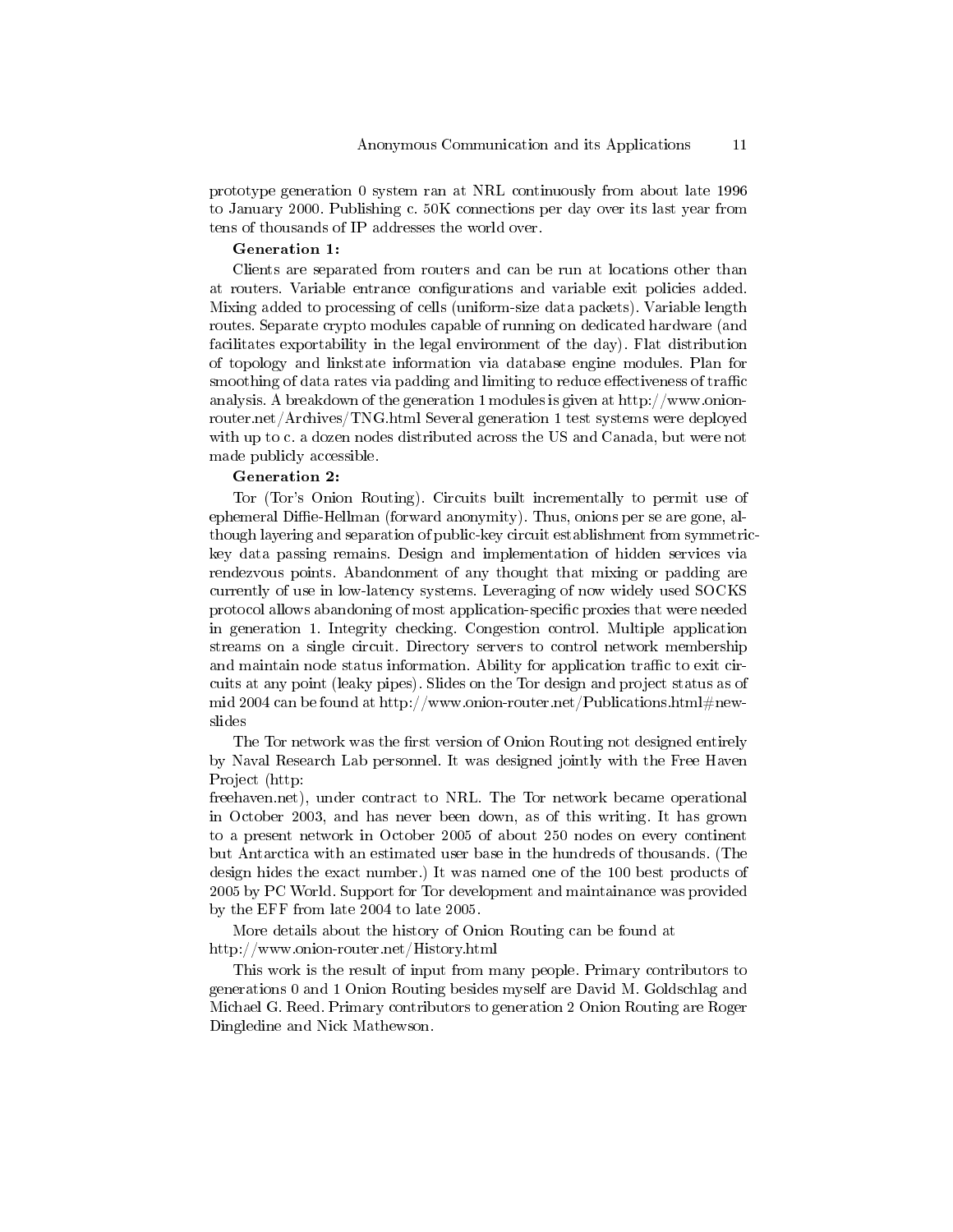(Note that the presentation on Onion Routing by Lysyankaya in this Dagstuhl seminar introduces an entirely different use of the term from how we have been using it for the last decade. A central aspect of our Onion Routing is that public-key is used only to establish a circuit. Actual messages are never sent using public-key. Also, our Onion Routing is bidirectional. Once a circuit is established, symmetric-key is used to protect data flowing in both directions.

Finally, Onion Routing derives anonymity primarily from unpredictability of routing. There is no mixing assumed to be taking place.)

### Universal Re-encryption for Mixnets

### Paul Syverson (Naval Research - Washington, USA)

We introduce a new cryptographic technique that we call *universal re-encryption*. A conventional cryptosystem that permits re-encryption, such as ElGamal, does so only for a player with knowledge of the public key corresponding to a given ciphertext. In contrast, universal re-encryption can be done without knowledge of public keys. We propose an asymmetric cryptosystem with universal re-encryption that is half as efficient as standard ElGamal in terms of computation and storage.

While technically and conceptually simple, universal re-encryption leads to new types of functionality in mixnet architectures. Conventional mixnets are often called upon to enable players to communicate with one another through channels that are externally anonymous, i.e., that hide information permitting traffic-analysis. Universal re-encryption lets us construct a mixnet of this kind in which servers hold no public or private keying material, and may therefore dispense with the cumbersome requirements of key generation, key distribution, and private-key management. We describe two practical mixnet constructions, one involving asymmetric input ciphertexts, and another with hybrid-ciphertext inputs.

Joint work of: Golle, Philippe; Jakobsson, Markus; Juels, Ari; Syverson, Paul

### Provable Anonymity Against Traffic Analysis

Amnon Ta-Shma (Tel Aviv University, IL)

With the advent of peer to peer networks, anonymity is grasped as a desired property of any well designed system for exchanging information between parties. This work focuses on unlinkability, which is one of the possible types of anonymity.

Rackoff and Simon proved the unlinkability of an efficient variant of David Chaum's classic protocol for anonymous data communication, and proved that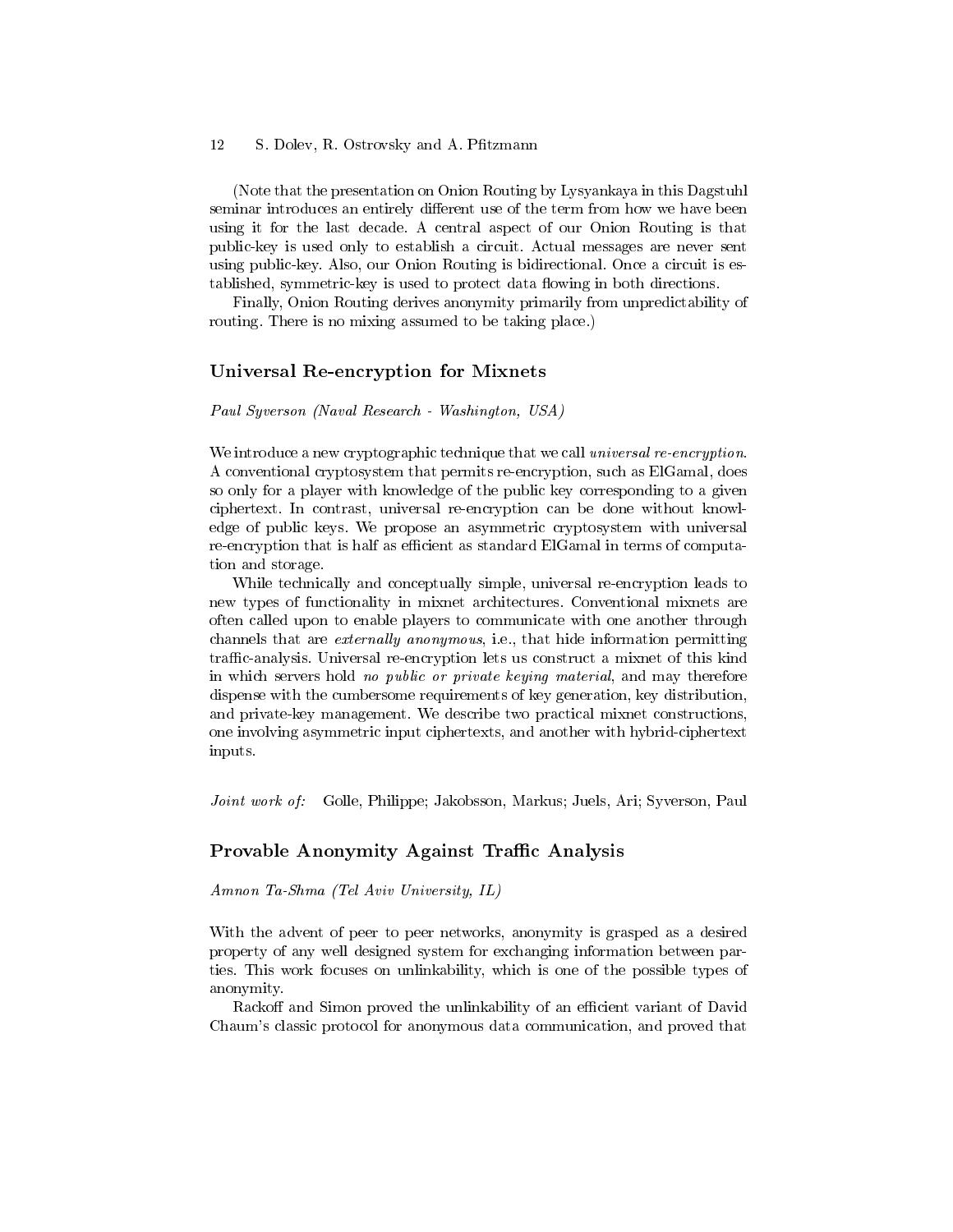it is secure against adaptive adversaries. Their protocol is round efficient, but not message efficient (all players have to play at all rounds).

We show that if the attack model is somewhat relaxed (the adversary may control most but not all of the communication links) than one can replace nodemixing with layer mixing, and prove another variant of Chaunm's protocol is anonymous even when honest players play only when they want to send a message. Thus, our protocol is also message efficient.

Our main tool is information Theory. We use this connection to prove the protocol is anonymous even when the adversary has prior information. We are not aware of any previous work achieving that, and we believe the ability to deal with prior information is crucial for achieving anonymity in realistic applications.

 $Keywords:$  Anonymity, unlinkability, traffic analysis, node-mixing, layer-mixing

Joint work of: Berman, Ron; Fiat, Amos; Ta-Shma, Amnon

Full Paper:

[http://www.springerlink.com/content/qvknd1d83hpur96j/?p=](http://www.springerlink.com/content/qvknd1d83hpur96j/?p=6a646068c5454ca3ba5202be439f4cf4&pi=3) [6a646068c5454ca3ba5202be439f4cf4&pi=3](http://www.springerlink.com/content/qvknd1d83hpur96j/?p=6a646068c5454ca3ba5202be439f4cf4&pi=3)

See also: International Conference on Financial, pages 266-280, 2004

# Oblivious Information Delivery using Oblivious Signature-Based Envelopes

Gene Tsudik (Univ. of California - Irvine, USA)

Secure, anonymous and unobservable communication is becoming increasingly important due to the gradual erosion of privacy in many aspects of everyday life. This prompts the need for various anonymity- and privacy-enhancing techniques, e.g., group signatures, anonymous e-cash and secret handshakes.

In this work we investigate an interesting and practical cryptographic construct - Oblivious Signature-Based Envelopes (OSBEs) recently introduced by Li, et al. (PODC'03). OSBEs are very useful in anonymous communication since they allow a sender to communicate information to a receiver such that the receiver's rights (or roles) are unknown to the sender. At the same time, a receiver can obtain the information only if it is authorized to access it. This makes OSBEs a natural fit for anonymity-oriented and privacy-preserving applications, such as Automated Trust Negotiation and Oblivious Subscriptions. Our work focuses on the ElGamal signature family: we succeed in constructing practical and secure OSBE schemes for several well-known signature schemes. Our schemes are more efficient than previous techniques and are practical in the true meaning of the word.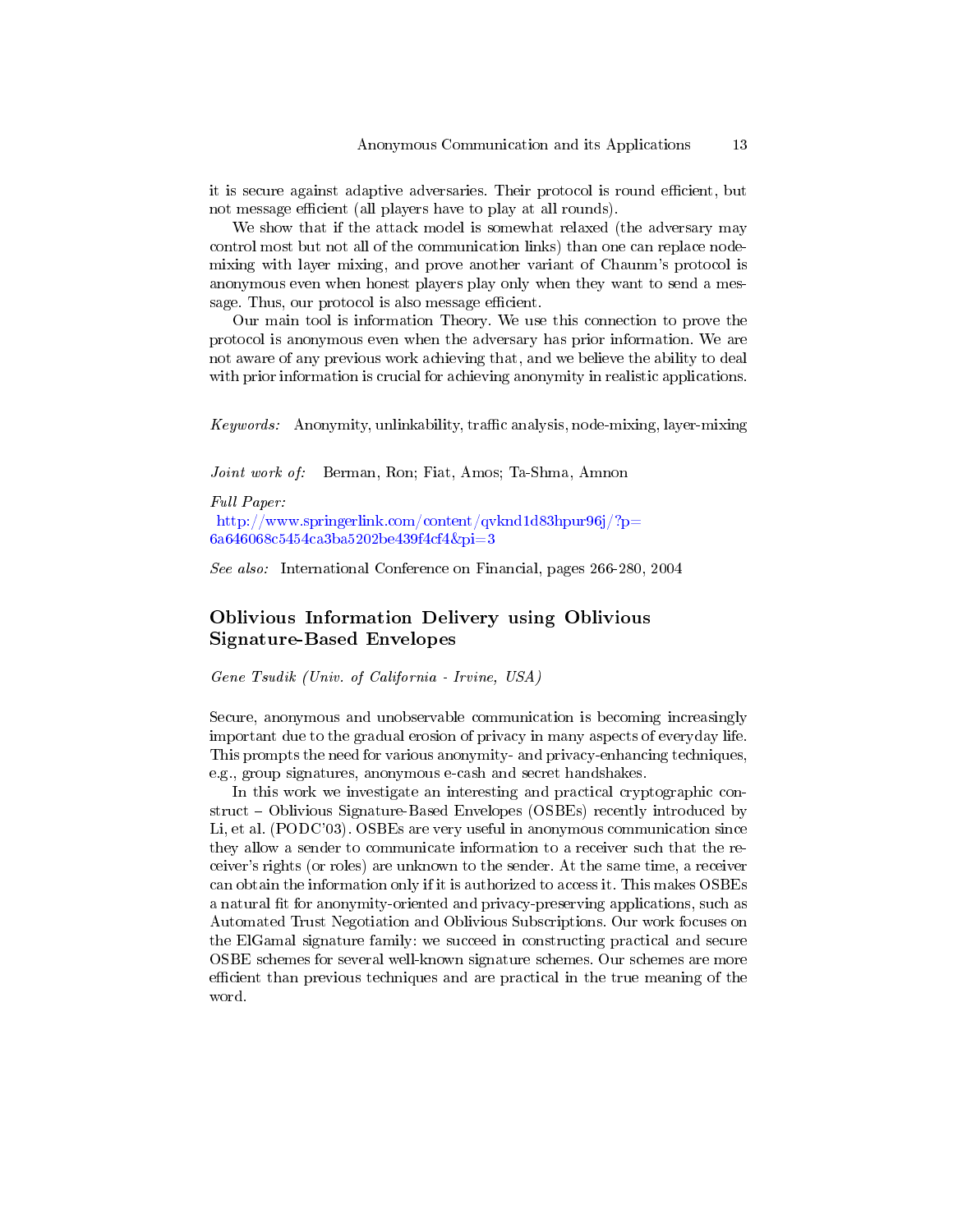Keywords: Anonymity, secret handshakes, untracaeability, privacy, authentication

Joint work of: Tsudik, Gene; Nasserian, Samad

# A Flexible Framework for Secret Handshakes or How to Achieve Multi-Party Interactive Anonymous Authentication

Gene Tsudik (Univ. of California - Irvine, USA)

In the society increasingly concerned with the erosion of privacy, privacy-preserving techniques are becoming very important.

Secret handshakes offer anonymous and unobservable authentication and serve as an important tool in the arsenal of privacy-preserving techniques.

Relevant prior research focused on 2-party secret handshakes with one-time credentials, whereby two parties establish a secure, anonymous and unobservable communication channel only if they are members of the same group.

This paper breaks new ground on two accounts: (1) it shows how to obtain secure and efficient secret handshakes with reusable credentials, and (2) it provides the first treatment of multi-party secret handshakes, whereby  $m>2$  parties establish a secure, anonymous and unobservable communication channel if they all belong to the same group. An interesting new issue encountered in multiparty secret handshakes is the need to ensure that all parties are indeed distinct. (This is a real challenge since the parties cannot expose their identities.) We tackle this and other challenging issues in constructing  $GCD - a$  flexible secret handshake framework. GCD can be viewed as a "compiler" that transforms three main building blocks: (1) a Group signature scheme, (2) a Centralized group key distribution scheme, and (3) a Distributed group key agreement scheme, into a secure multi-party secret handshake scheme.

The proposed framework lends itself to multiple practical instantiations, and offers several novel and appealing features such as self-distinction and strong anonymity with reusable credentials. In addition to describing the motivation and step-by-step construction of the framework, this work provides a security analysis and illustrates several concrete framework instantiations.

Keywords: Secret handshakes, multi-party protocols, anonymity, untraceability, authentication

Joint work of: Tsudik, Gene; Xu, Shouhuai